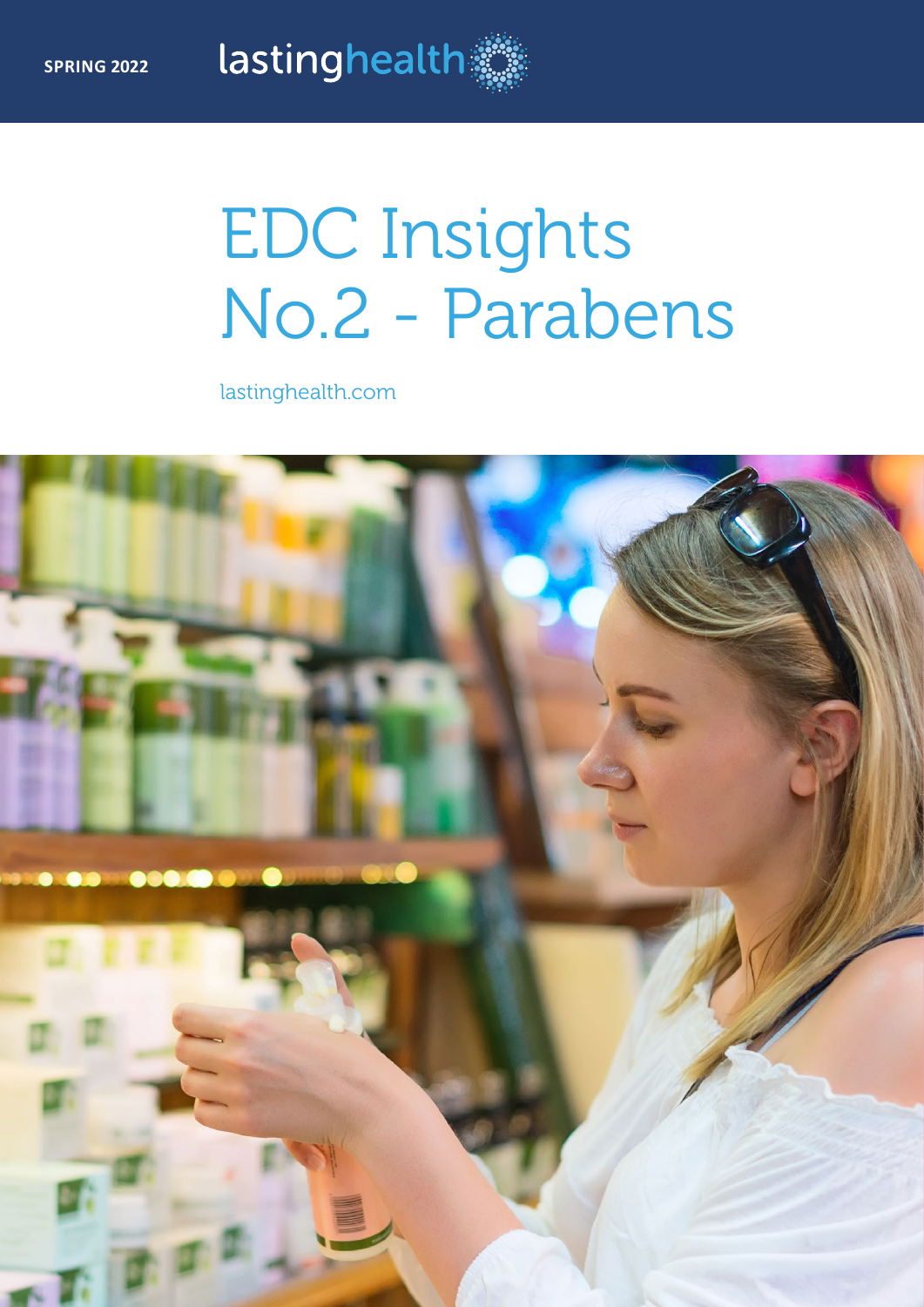Spring 2022

### What are Parabens? [para-bens]

**Parabens are synthetic esters of para-hydroxybenzoic acid (PHBA) and are widely used for their preservative and antibacterial properties to keep cosmetics, toiletries, food, and pharmacy products fresh for longer.**

**PHBA also occurs naturally in fruits and vegetables and is formed within the human body.** 

**Parabens are absorbed through the skin and the body usually excretes them within 2 days in urine, but they have been detected in other body fluids, including breast milk.** 

**However, daily use suggests they may be ever present. Every time we touch something we transfer bacteria; to keep facial skincare, cosmetics, and many of our personal care products free of bacteria parabens are usually added.**



### What are the most common parabens?

The four most common groups are methyl, ethyl, propyl, butyl paraben and paraben. They are permitted for use in a wide range of products, but only at low concentrations.

## Health risks of parabens

Parabens can mimic the actions of hormones, especially oestrogens and androgens in the reproductive system, so they are described as endocrine disrupting chemicals (EDCs).

Two parabens, propylparaben and butylparaben are classed as endocrine disruptors because they can mimic estrogenic and antiandrogen in the human body.

The cosmetic industry is heavily reliant on parabens as product ingredients, with opinion divided still divided about how safe it is to use them.

### **PREGNANCY AND FOETAL DEVELOPMENT**

Parabens are structurally similar to oestrogen so they can mimic the hormonal actions and interfere with prenatal development. **[Parabens have been detected in breast milk](https://pubmed.ncbi.nlm.nih.gov/31563777/)** and have been detected at higher levels in **[pregnant women who had used toiletries](https://pubs.acs.org/doi/10.1021/acs.est.6b04302)** such as shampoo and body lotion in the past 24 hours.

Paraben use is tightly restricted and only permitted at low concentrations. We don't fully understand what a safe level for human contact is yet, but there is a growing body of evidence to suggest that parabens can harm our health, especially during sensitive periods of development when hormones are working at force.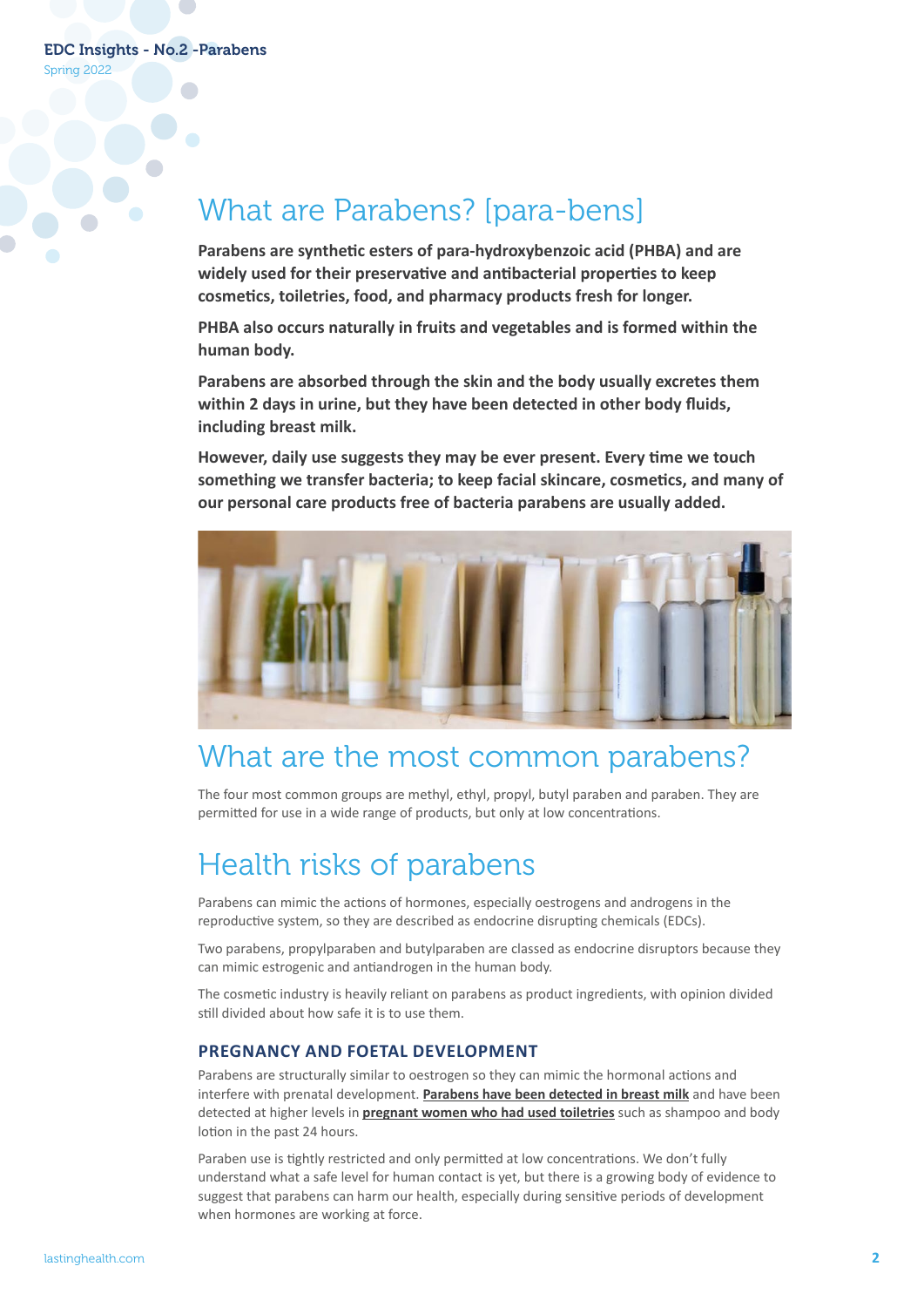EDC Insights - No.2 -Parabens





#### **MALE FERTILITY**

It's unclear whether exposure to parabens adversely impact on sperm function, but their ability to mimic the natural actions of androgens (male hormones) is a cause for concern. Some correlations have been found between parabens detected in urine and sperm health, but the evidence isn't strong yet; more studies are needed.

Leading scientist Shanna Swan published her book 'Count Down' in 2021 where she revealed that sperm counts in Western countries have dropped by 50% in the past four decades.

Watch her talk about it here: **Shanna Swan | Count Down: The Future of the Human Race | Talks [at Google](https://www.youtube.com/watch?v=O7HZ7t3fS9E)**

### **BREAST CANCER**

Parabens mimic the actions of oestrogens including the normal actions of breast cell tissue, so they are thought to be a risk factor in the **[formation of abnormal cells and breast cancer](https://ehp.niehs.nih.gov/doi/10.1289/ehp.1409200)**. It's been suggested that deodorants containing parabens might increase breast cancer risk, but causal links haven't been fully established.



### Where are parabens found?

Millions of tonnes of parabens are manufactured each year mostly by the cosmetics industry to preserve product shelf life, preserving products which otherwise would have to be refrigerated or thrown away quite quickly.

They are also used in some food and household products using methyl or ethyl parabens, appearing on packaging as E218 and E214.